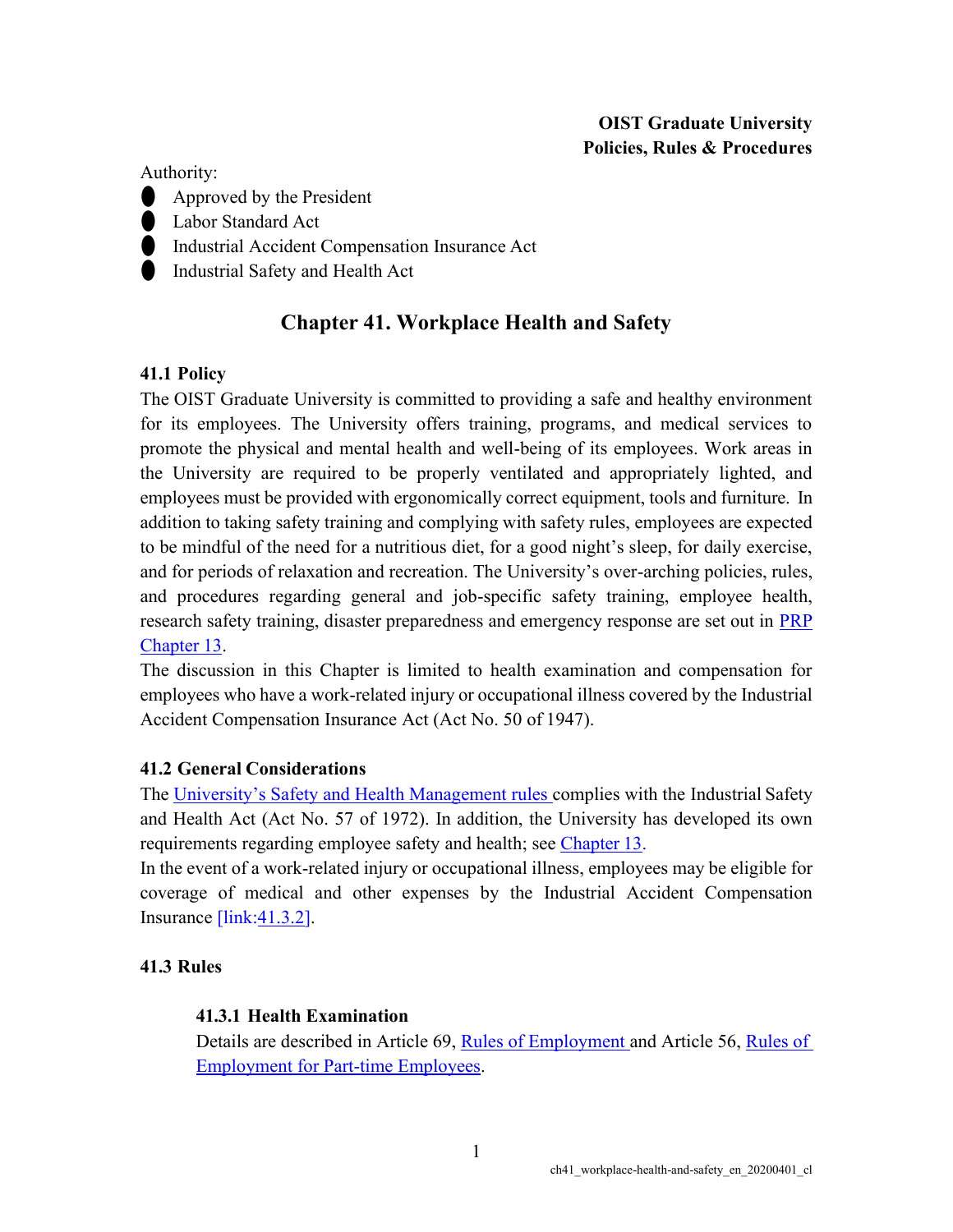### **41.3.2 Worker's Accident Compensation**

Details are described in Article 68, [Rules of Employment a](https://groups.oist.jp/hr/regulations-guidelines)nd Article 55, [Rules of](https://groups.oist.jp/hr/regulations-guidelines) [Employment for Part-time Employees.](https://groups.oist.jp/hr/regulations-guidelines)

41.3.2.1 Notwithstanding the rules governing compensation during absence [link: 34.3.6.7], an employee who is absent from work due to injury or illness from an accident while at work or commuting as stipulated under the Industrial Accident Compensation Act will be paid 100 percent of their daily salary by the University for the first 3 days of the period that the employee is absent from work.

After the first 3 days, when compensation under the Industrial Accident Compensation Insurance (Insurance) is less than the amount calculated by the formula below, the University will pay the difference after the amount of the Insurance payment has been confirmed.

> Formula: Daily Salary [link[:34.3.6.](https://www.oist.jp/policy-library/34.3.6)5] multiplied by [the number of subsequent days the employee is not able to work]

41.3.2.2 Full-time officers are covered by the accident compensation insurance that the University has arranged. The compensation comprises:

⚫ Survivor's compensation benefits,

● Residual disabilities benefits.

- **In Hospitalization benefits,**
- ⚫ Surgery benefits, and
- ⚫ Outpatient benefits.

### **41.4 Responsibilities**

#### **41.4.1 Employees**

Employees are responsible for complying with all laws, regulations, and University requirements related to workplace health and safety and using their best efforts at all times to prevent workplace accidents.

#### **41.4.2 The HR Management Section**

The HR Management Section is responsible for administering the accident compensation policy for employees and officers accurately.

#### **41.4.3 The Health Center**

The Health Center is responsible for implementing health examination for employees.